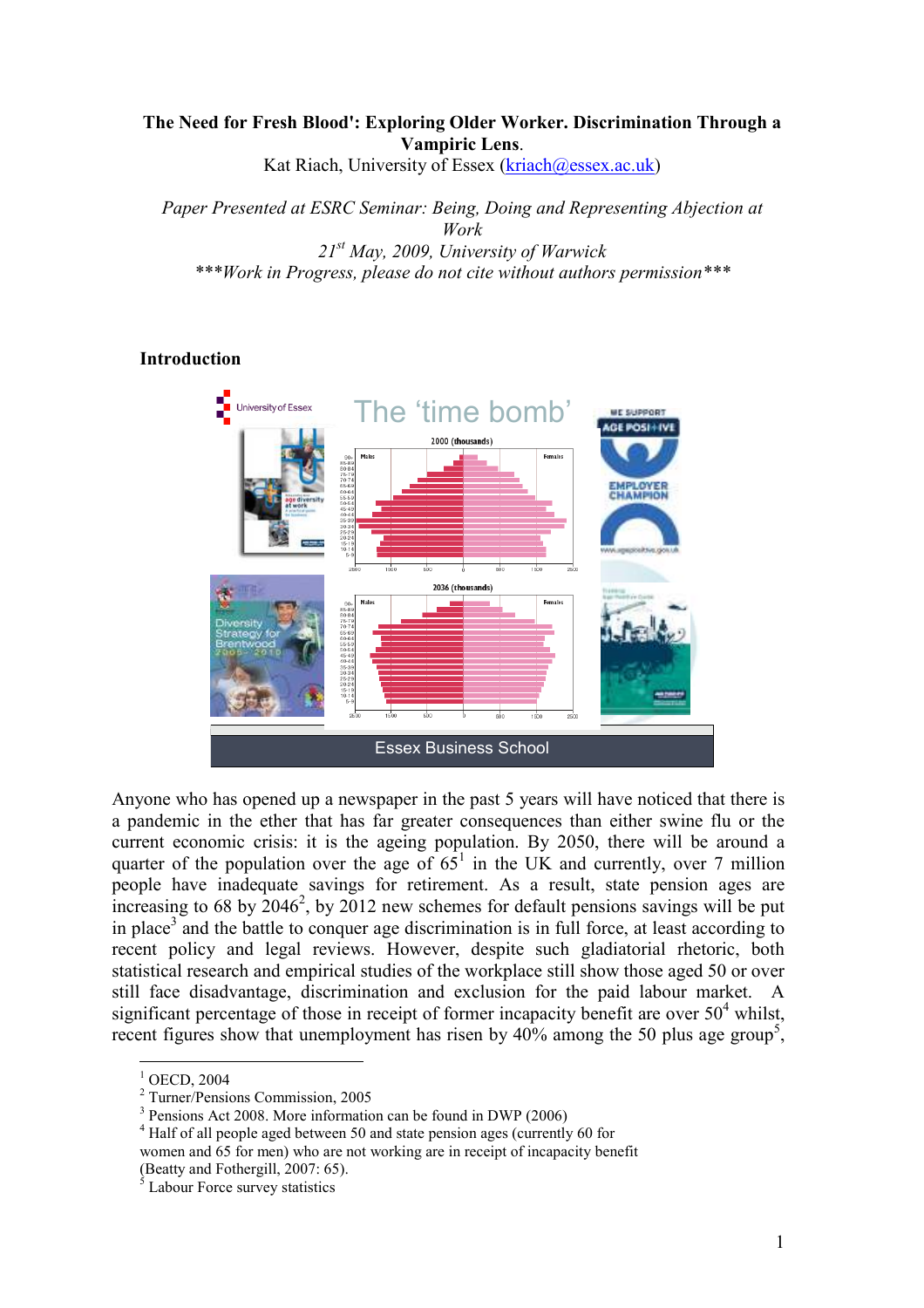suggesting that the economic downturn has resulted in the government's age diversity campaign taking a step back.

I have studied ageing and older worker inequality from the level of workplace interviews to government commentaries for a few years now and one issue I am struck with is the decreasing value of individuals as they grow older in both work and other social arenas. For example, whilst I am by no means a policy expert, sociologically exploring the development of age discrimination legislation reveals that age as a topic could be seen as of secondary importance that inevitably leads into a marginalisation of both older people and the older worker. The emergence of the UK older worker agenda was prompted by an inquiry that was originally founded to create new ways of 'assisting' older workers into retirement. Once it showed evidence of an unsustainable ageing population a policy Uturn was made and schemes once promoted as good practice were now branded as ageist.



Age discrimination is of course a factor situated within larger norms and behavioural intersections concerned with ageing and work. It may be that pull factors make individuals leave the labour market before state pension age in order to enjoy a third age of post dependents but pre-dependency<sup>6</sup>, often on a beach as these pictures suggest, or that occupational injuries sustained at work prevent prolonged participation in the labour market, two 'choices' strongly polarised by class and socio-economic status. Elsewhere, studies of the processes of discrimination have focussed on the concept of leaving work involuntarily due to stereotyping<sup>7</sup>, lack of training and skills development<sup>8</sup>, or barriers to learning. Moreover, once out of the labour market, individuals face significant barriers too work through inadequate transitional paths that inadvertently produce a 'one way street'<sup>9</sup>.Of course, government schemes for older workers serve to co-produce 'workfirst' ideologies, which legitimises practices such as cognitive behavioural therapy, which is being offered to those of pathways to work schemes, and as a result fail to take into account the complex dynamics involved in relation to age inequality or those who have been discriminated against. For example, some analysis I recently undertook suggested

<sup>6</sup> Laslett, 1989

 $<sup>7</sup>$  E.g. Chiu et al., 2001: Taylor and Walker, 1998</sup>

<sup>8</sup> TEF training or skills development

<sup>9</sup> OECD 2006: 10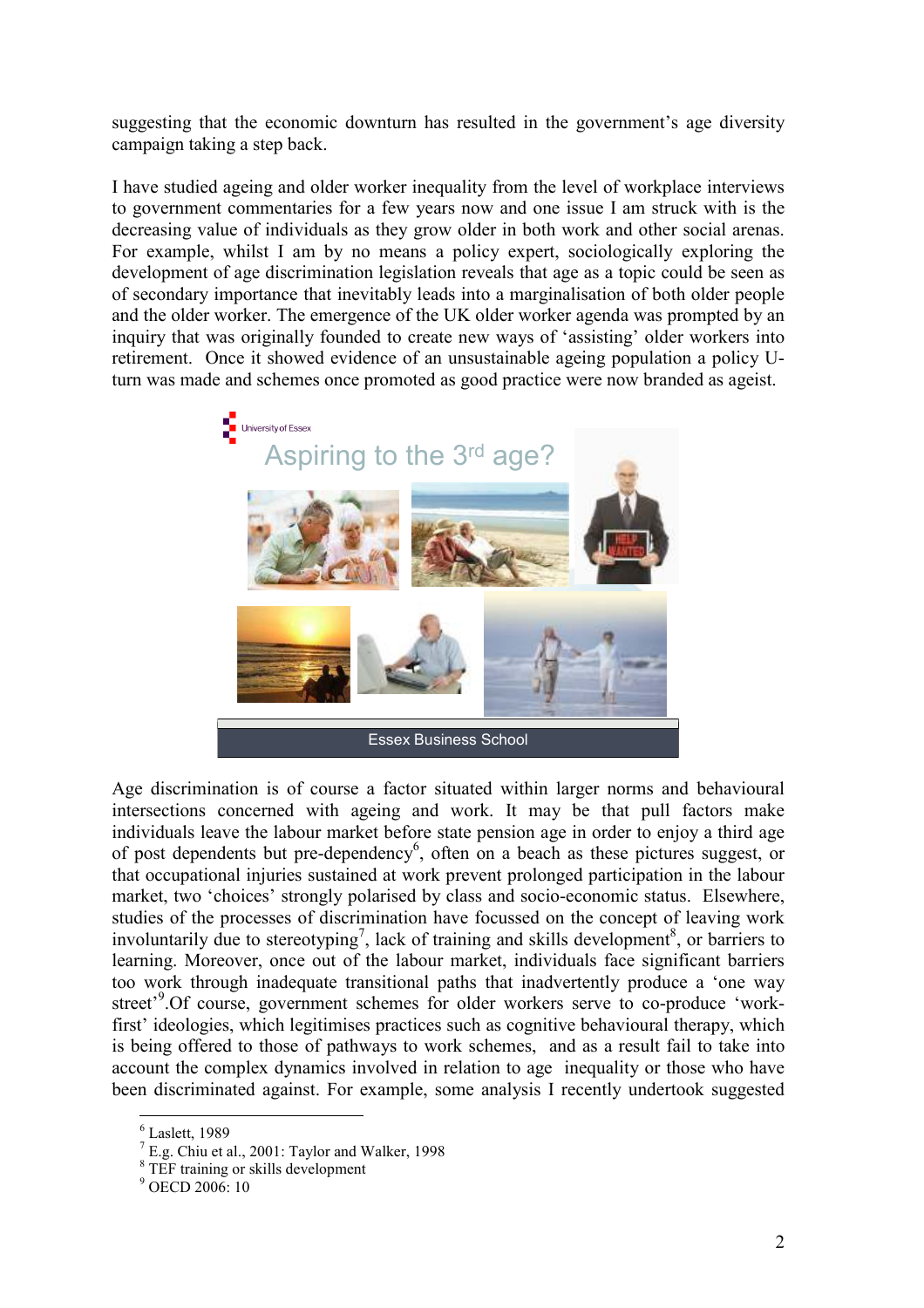that after a traumatic exit from the labour market, the identities older non-workers had fostered within long-term unemployment were far too important to be disrupted by returning to an environment which destroyed their sense of self in the first place<sup>10</sup>. One incapacity benefit participant put it perfectly: 'Self esteem is so important…when I finished work it was a major change in life and I was depressed and received counselling and so forth, for 18 months or more – it was such a massive blow to your pride, to everything, so it was a major shock to the system – physically and mentally. I've come out the other end of that now and I'm quite comfortable and I can function in my little box but I'm really frightened of it happening again'.

However, even if we know that age is a potent phenomena within discrimination, as yet, there has been little attempt to explore the ways in which darker, more complex dynamics of organization life may render the older worker abject. Thinking about the quotidian experience of those who may be categorised as the over 50's, at least according to policy regulations, today I would like to explore how we can begin to empirically explore the more complex experiences through which older worker abjection takes place, in particular, how organizational talk of managers and workers can privilege youth and newness at the expense of those who fail to embody these dimensions, and how individuals negotiate an age-ful terrain that places them in precarious subject positions.



# The old and young

I would argue that the processes of ageing and discrimination are inherently linked. Therefore, how we view ageing must inform our understanding of age discrimination and go beyond the common reasons discussed in more generic organizational age discrimination literature. Therefore, before exploring the abjection of older workers, it is useful to understand how ageing and becoming older has been theorised and socially contextualised, since it provides us with clues as to how the topic itself might be seen as of lesser importance in certain circles of academia or praxis. In literature and the arts we see an obsession with reversing or preventing being older. These fictions conflated ageing with decreasing sexual prowess, for example, where the cure could be found through old men drinking a youth's semen, as we see in Jack London's 'The Rejuvenation of Major Rathbone' in 1899. Altogether better is not ageing at all, as in the

 $\overline{a}$ <sup>10</sup> Riach and Loretto 2009: 19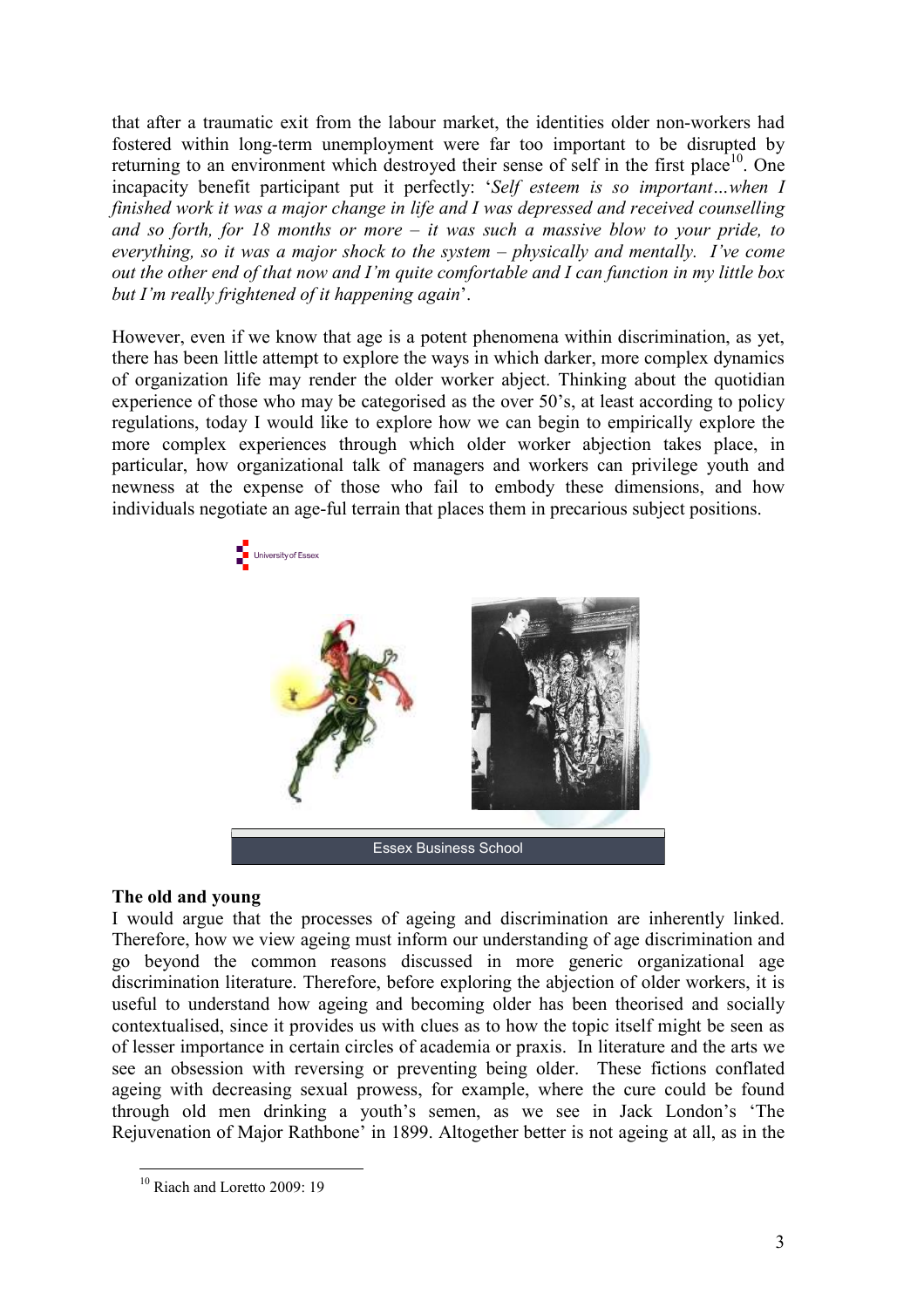case of Dorian Grey, where a young and beautiful man who pledges his soul in exchange for a portrait of himself to bear the burden of his age and infamy. Needless to say, the self-denial and rejection of ageing does not lead to a happy ending, although even after Dorian's death, youth itself prevails, albeit by returning to the painting. The conflation of virility and power with youth is something I will return to later, as it appears to not only drive fiction, but how we construe organizational life as well.

In scientific research we can see that whilst the same themes prevail, what we call 'old' now is a relatively new phenomena. Again the growing interest in ageing in the latter part of the 19<sup>th</sup> century was to prevent the process altogether, using a variety of creative and curious means. A personal favourite is Charles Edouard Brown-Sequard (1817-1894), a French endocrinologist who at 73, would self-inject a mixture of water, blood from the scrotum, semen and juice from the crushed testicles of dogs and guinea-pigs. He reported that not only did this improve his sexual prowess, but he was able to urinate with a far greater force, which was perhaps an enjoyable parlour trick for the up and coming Victorian nouveau riche. Such experiments were later covered under the term gerontology, a phrase used initially in 1903 by Methnikoff covering 'the scientific study of old age'. This definition still stands, and continues to have the effect of both framing ageing as a physiological 'condition' that should by its very medical status 'curable', and constructing particular illnesses as conditions of older age.



Cultural and sociological studies of ageing have provided various themes and paradigms that explore ageing as something beyond physiological determinism, although still heavily informed by a medical view. Early theories explore ageing from an individual perspective, such as Erikson's life cycle approach. Of course, such functionalist theories frame individuals as passive to their own life trajectory, particularly in later life which is characterised by Erikson as acceptance of one's one and only life cycle as something that has to be<sup>11</sup>. Later development within cultural studies sought to explore the connection between the marginalisation of older people in relation to larger socio-cultural beliefs or processes. This is of course what makes certain age proxies legally inscribed and accepted such as age for driving, pension age or who to test for particular health problems.

 $\overline{a}$  $11$  Erikson (1965 [1950)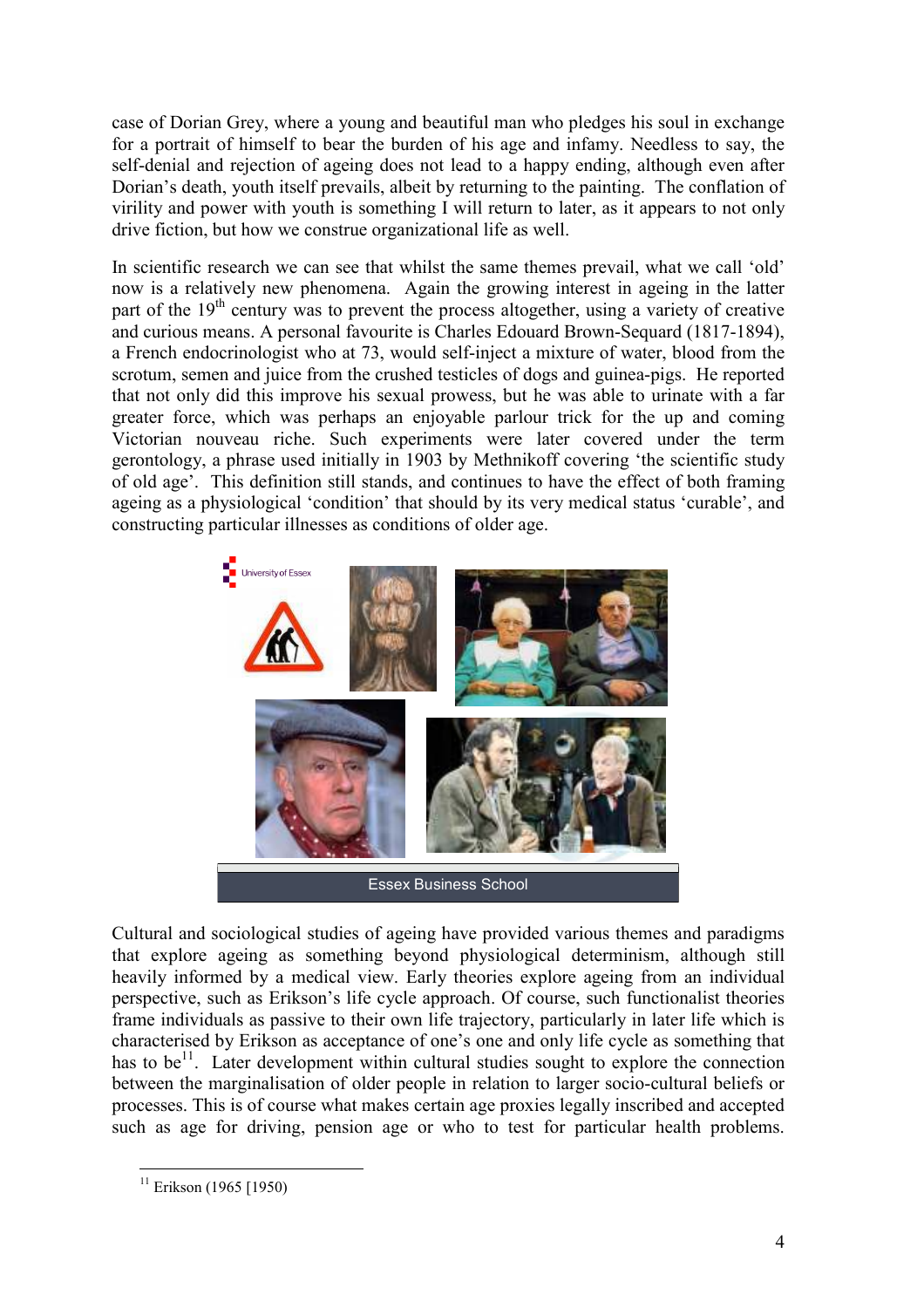Enduring images of the aged as helpless, grumpy, senile, foolish, asexual or sexually inappropriate stigmatises both ageing and older people as undesirable<sup>12</sup>. Fear of becoming or embodying such images is thus distanced through humour on birthday cards, television programmes and advertisements within the setting of a youth-orientated society<sup>13</sup>. Youth in contrast is conflated with beauty and truth<sup>14</sup> and not only seen as a key to happiness, but the very *essence* of happiness<sup>15</sup>. Whilst theoretical devices such as Featherstone and Hepworth's 'the mask of ageing'<sup>16</sup> have sought to challenge this concept of the passive ageing self, the illusion of being able to 'manage' the ageing process and availability of 'options' to enable this means that 'letting oneself go' becomes even more forbidden in society<sup>17</sup>. The privileging of youth may therefore be seen as a resulting in a double jeopardy. Not only are individuals not 'allowed' to get old, but they must also be forever young, a theme I shall return to later.



All this is not simply a colourful distraction from the issues of age discrimination in the workplace, but shows that both ageing and being older are marginal categories within social settings. For Chris Phillipson, one of the leading scholars in critical gerontology, this marginalisation can also been seen in the relative lack of theorising of ageing and age discrimination in general. For example whilst there has been a large amount of research at a macro policy level, there is still a dearth of research in how older people shape and sustain self and identity at a local level<sup>18</sup>. I would argue that this is also the case in conceptualising age inequality within studies of the workplace. As yet, the theoretical development of exploring both ageing and the older worker as a process of abjection is still in its embryonic stages, although can be divided into three main areas. The first challenges psychological concepts of difference and discrimination, for example challenging the notion of stereotypes by developing the concept of 'lifecourse' as a means of introducing individual biographies and . The main limitation here is the danger of promoting an 'age blind' agenda that can serve as a mask for more insidious practices to

<sup>&</sup>lt;sup>12</sup> Featherstone and Hepworth, 1993

<sup>&</sup>lt;sup>13</sup> Sneed and Whitbourne, 2005; Bytheway, 1995

<sup>&</sup>lt;sup>14</sup> Wilkinson and Ferrarro, 2002; Turner, 2004

<sup>&</sup>lt;sup>15</sup> Öberg and Tornstam,  $2001$ : Post and Binstock, 2004

<sup>&</sup>lt;sup>16</sup> Featherstone and Hepworth, 1991

<sup>&</sup>lt;sup>17</sup> Goodman 1994

<sup>&</sup>lt;sup>18</sup> Phillipson, 1998: 139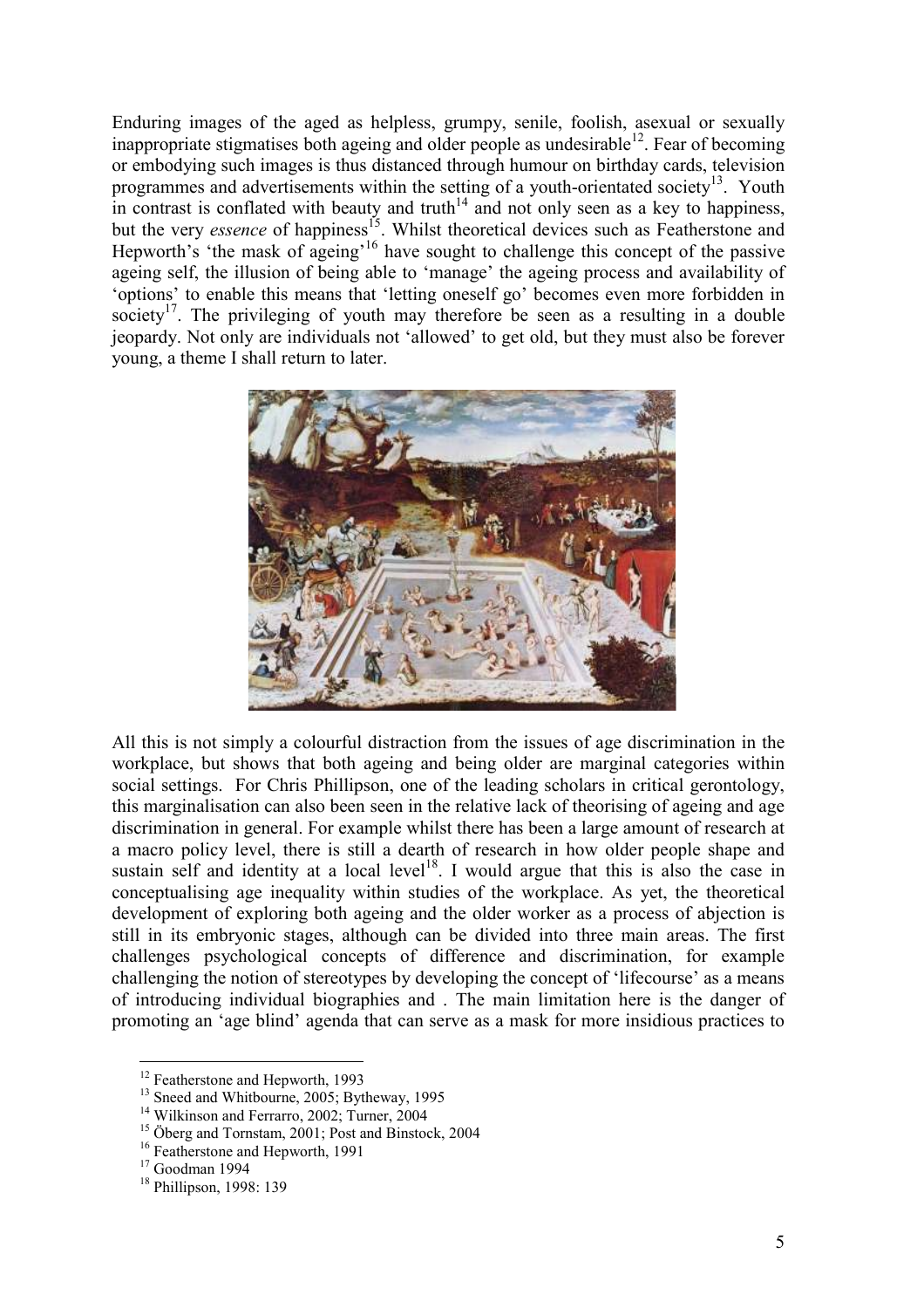continue unchallenged. If we are not to begin to accept ageing as playing a key part of the organizational dynamic, then it is difficult to begin to create theoretical vistas for exploring this.

The second strand involves more critically informed work that has drawn on processes popular in race or gender studies. Within this research grouping, older workers may be seen as marginalised in the workplace in similar ways to gender and race inequality. Whilst this enthusiasm to look below the surface to the complexities of age discrimination is welcoming, often scholars, myself included, become trapped in trying to remain sensitive to the specific challenges researching age presents, whilst acknowledging that other forms of marginalisation may intersect or exacerbate forms of age inequality. An example of this is 'othering' where incorporating the physiological potential for 'everyone' to grow older requires careful theoretical reflection. Whilst constructions of older age may be part of a processes of othering', the difficulty in separating chronology from constructions in a way that the vocabulary of sex and gender affords us is difficult. Whilst we may all age, even those of us who are in our 60's may never be constructed as older workers for a number of social, political and aesthetic reasons that require different terminology separate from psychology or gerontological studies.

The final growing body of literature tries to break from an affiliation with other modes of inequality by drawing on social theory or tropes as a starting point for exploring older worker experience, which is where I would locate the following study. Developed mainly within sociological arenas, researchers have sought to explore the experience of ageing as one that is both affected and affecting a number of other social processes and structures. Here the focus goes beyond the symptoms of discrimination or stereotyping and seeks to uncover the darker dimensions of age as a form of abjection. In the vein of this research vista, I'll now introduce the lens through which my empirical work is explored.



# Towards a Vampiric lens

So moving towards the vampiric lens of ageing. My initial thoughts of the vampiric lens have emerged directly from the field. Despite the initiatives and demonstrations of 'good practice', the response to age discrimination from the coalface, as far as I can see, has not been so much how to reemploy those over 50 into meaningful jobs, or prolong working lives, but to ensure organizations manage to portray themselves in a way that seduces the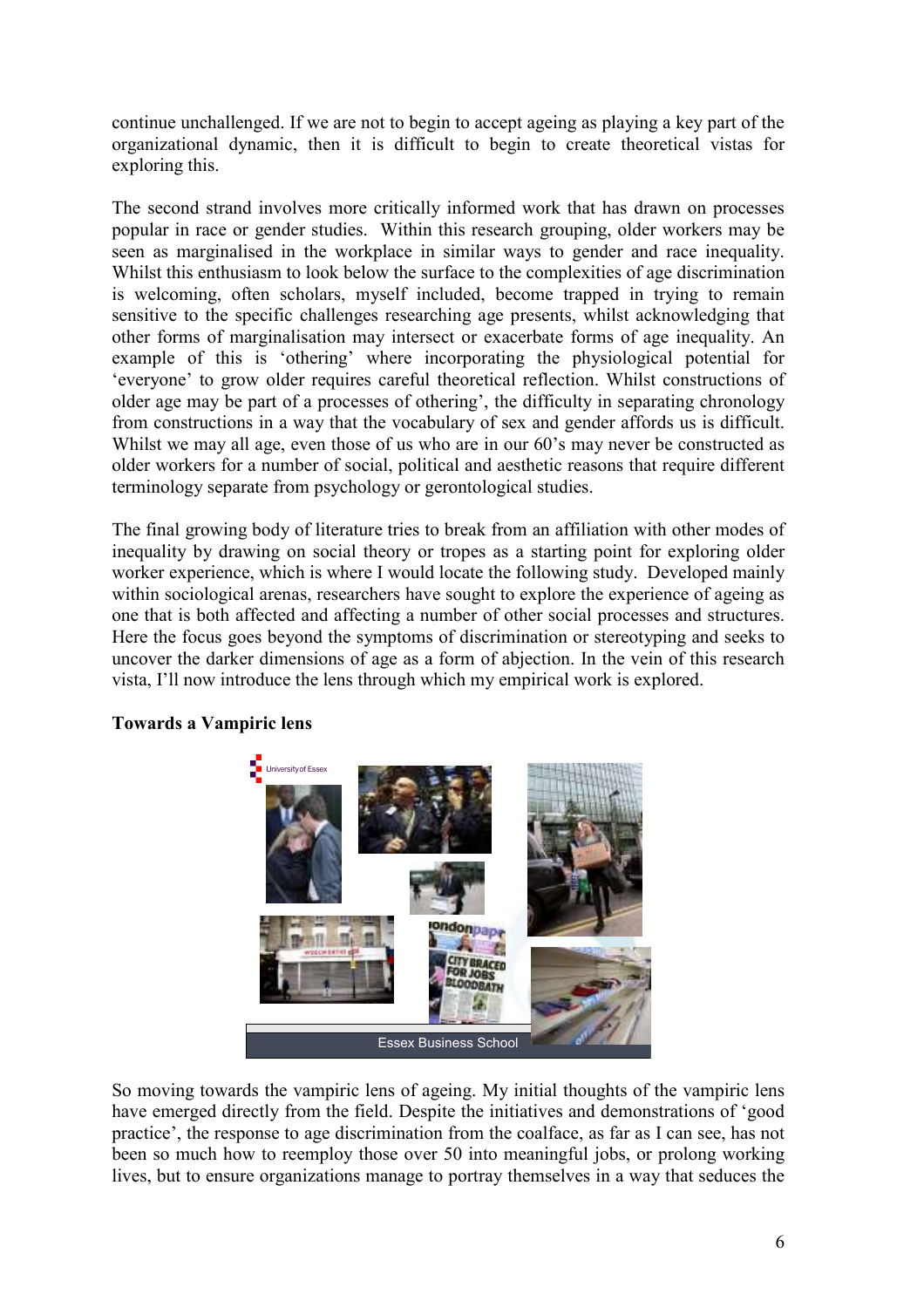depleting supply of generation Y cohorts. However, at the same time, the role of work on identity in later life is still promoted<sup>19</sup>, particularly within new labour ideologies. We all know of a 'friend of a friend' who received his gold watch on Friday and by Monday he was dead (note that there are of course gendered undertones to this urban myth). So we can deduce that at least as far as cultural references report, ageing at work is hazardous, but the alternative doesn't hold much attraction either. Others have opened up interesting research vista through discussions of the zombie trope, or the metaphor of cannibalism most notably Chris Land, Alf  $Rehn^{20}$  and Janet Sayers<sup>21</sup>, all of which serve to challenge the sanitised view of organizations, as Parker would argue<sup>22</sup>. However, this has not really been connected to processes of inequality at a local level, or discussed this in relation to age discrimination.

Of course, the most successful tried-and-tested way to stop ageing is to die. And whilst this might not be the most desirable solution to the ageing self and its associated marginalisation in society, exploring the relationship between ageing and death may enlighten the way in which we think about ageism and organizational age inequality as not simply something that emerges through demographical imbalances or archetypes, but something that festers deep within the nature of the contemporary workplace, causing an aversion to ageing and subsequent abjection of the 'older worker' despite the benevolent wishes of policy and management practice.

Whilst, I fully accept that I am not the first and most definitely not the most erudite when it comes to exploring death and organizational analysis, I understand that death is powerful. As Bauman<sup>23</sup> states, it can both deny any experience of meaning, or completely flood it with significance, disrupting and disintegrating the social order we constantly seek to  $e^2$ <sup>4</sup>. When placed into this framework, the power of death frames pithy issues such as employee motivation or culture programmes<sup>25</sup> as rather insignificant. In other words, death is far too powerful a phenomena and discourse to be left outside the control of organizations. Within high modernity, the rise in concern over working identities and the experience of work suggests that work should provide us with meaning, rather than suppress or deny meaning. What we see however, is an appropriation of meaning where existential questions are both framed and answered within organizational frameworks of knowing and believing<sup>26</sup>. Employees can elicit 'The Answer', a sense of meaning, attachment and identity, all in exchange for their loyalty, body and soul.

Sensitive to this idea, Giddens discusses the notion of the sequestration of experience, the processes of concealments that distance everyday routines from madness, sexuality and  $death<sup>27</sup>$ . Examples of this within organizations may include the rise in workplace spirituality, as discussed by Bell and  $Taylor^{28}$ , or fun at work explored by Costea and Peter Fleming<sup>29</sup>. Not only do these workplace phenomena exemplify what Sievers would

 $\overline{a}$ 

- $22$  Parker, 2005 <sup>23</sup> Bauman 1992
- 

 $25$  Wilmott, 2000

<sup>&</sup>lt;sup>19</sup> Phillipson, 1993

<sup>20</sup> Rehn, 2009

<sup>21</sup> Sayers, 2007

<sup>24</sup> Walter, 2008

<sup>26</sup> Giddens 1991

<sup>27</sup> Giddens 1991: 156 <sup>28</sup> Bell and Taylor, 2003

 $29$  Fleming, 2005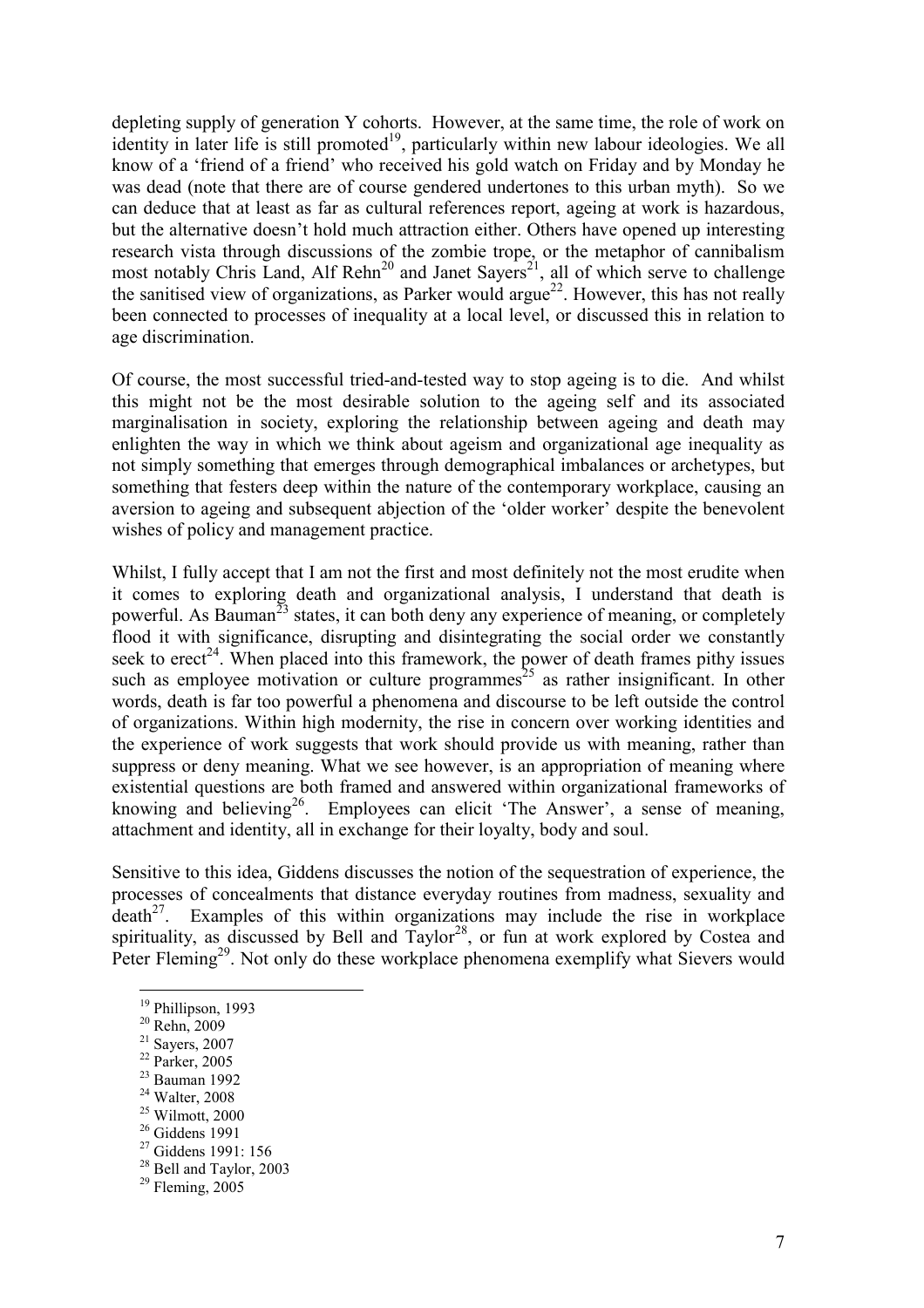call 'surrogates for meaning'<sup>30</sup>, but I would argue rest firmly on a perverted concept of life trajectory. As Bogden Costea et al state, workplace fun embodies 'the anticipation of life with no foreseeable end, or, at least, promising endless youth through a perpetually preserved and active "inner child"<sup>31</sup>. In this sense, it appears that rather than suggest organizations try to sequester the trajectory from birth to death, they may actually appear to linger on the concepts of immortality and youth in order drive the heartbeat of the organizations and, of particular interest here, to the peril of those failing to embody these dimensions.



This concept is most apparent in Sievers' work which suggests that whilst individuals must submit to the powers of mortality, the primary task of an organization is to ensure the immortality of the firm. Founders of the firm transcend mortality through organizational narratives and contribute to the cultural immortality illusion<sup>32</sup> created by the symbolic incarnation of its member's collective immortality. On the occasions that organizational immortality fails, the devastation caused by this is clear, seen in the reaction to those in Woolworths or Lehman Brothers over the past 12 months, or in the work of Emma Bell, suggesting that the 'death of the firm' seems to go beyond metaphor and calls into question the immortality that has been created in the organization-in-themind of the employees. People appear to require this promise of 'eternal life' from organizations, and therefore it is unsurprising they are complicit or even contribute to its reproduction.

However, organizations cannot be regarded as a life force in themselves, due to their reliance on other forces, most notably people. Similar to a vampire, they survive through their parasitic relationship with the living, seducing through sleek, self-assured presentation. Moreover, in order to continue, there must be systematic sacrifices made of those who are no longer deemed as useful or contributing to the 'life-blood' of the organization. Therefore, as Sievers<sup>33</sup> argues, this quest must result in some members being 'sacrificed' for the cause. He states that 'Immortality is a scarce resource, available

<sup>&</sup>lt;sup>30</sup> Sievers, 1994

 $31$  Costea et al, 2007: 170

<sup>&</sup>lt;sup>32</sup> Sievers 1994: 13

<sup>&</sup>lt;sup>33</sup> Sievers, 1994: 24-25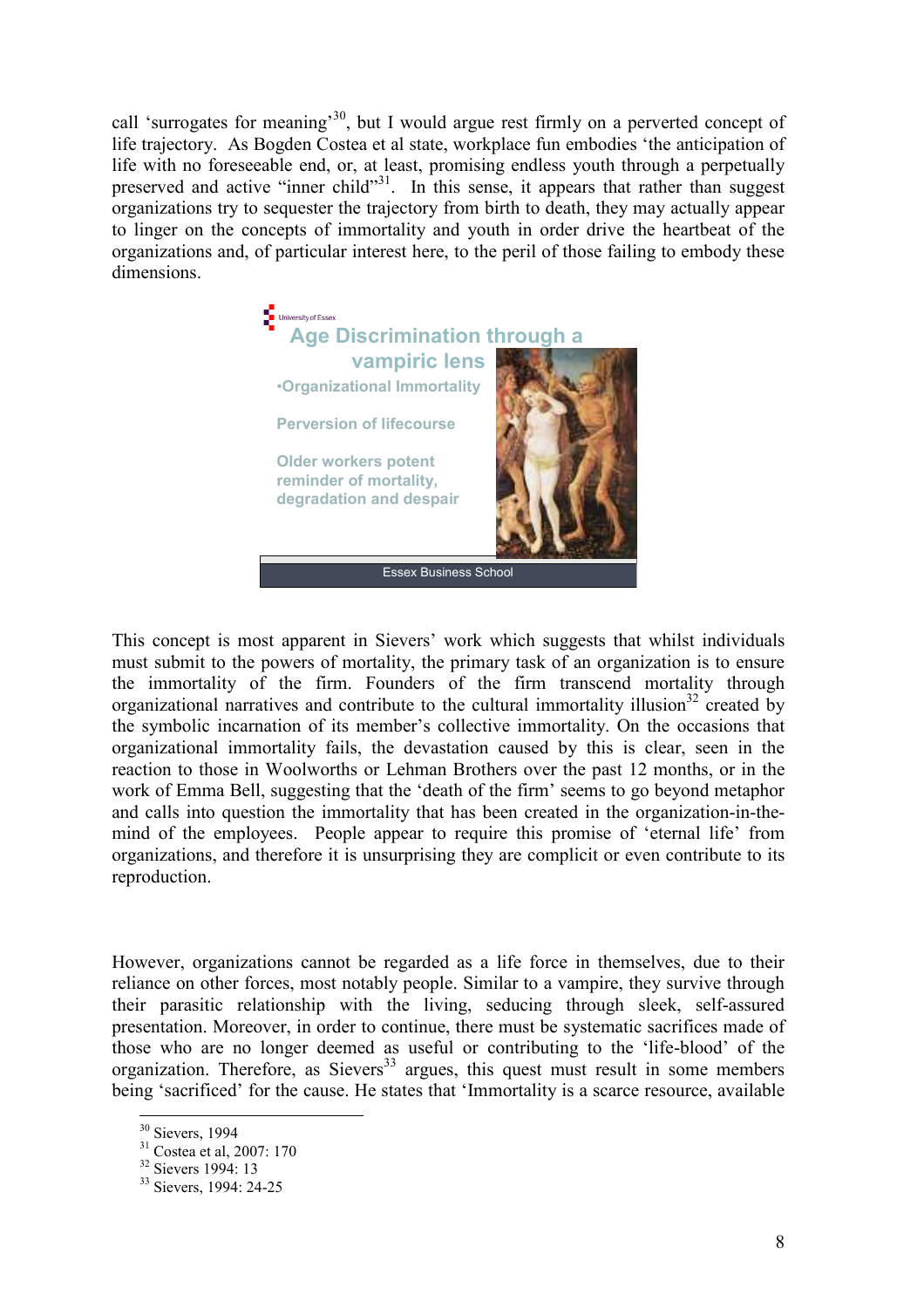only to the happy few; and immortality of the enterprise as well as of its few members can only be achieved and maintained at the cost of many others and their lack of immortality'. To extend the concept of the organization as vampiric organism, there must of course be a form of life-giving force that ensures its continuance. For Sievers this would be any worker: he is not indiscriminate in this; however, I would argue that it is often those who fail to represent the aspiration of the organization, older workers, who are more vulnerable within this paradigm. Whilst youth is of course not the opposite of ageing, according to Martens et  $al^{34}$  those who are older serve as potent reminders of mortality, degradation and despair. If organizations are craving some form of organism to 'grown fat on' conversely, there is an obvious sacrificial object in the form of the older worker.

In thinking through older worker abjection through a vampiric lens we are thus left with a dynamic that goes beyond biased beliefs or perceptions. In order to demonstrate how this concept can be seen as played out in the quotidian experiences of the workplace, I will now turn to a study I conducted a few years ago, where I interviewed a number of Human Resource Managers about organizational age discrimination and older workers. Due to the diverse trajectory of the sample, the interactions not only captured a managerial rhetoric, but also how the participants viewed their own ageing experiences in relation or organizational life. Hopefully this will show how using the vampiric trope to explore the symbolic mechanism surrounding age dynamics at work will illuminate the systematic marginalization of the older worker.

### 1. Neophillia

# **1.** University of Essex<br>
1. Neophillia & the need for fresh blood

I know that we are worried about the effect of the time bomb and the pressures on the organization. So first we need to assess how bad the situation is – I don't know if that has been done properly yet; then we need to see what the economic implications are; then the role of businesses should be considered in this fight against economic problems should be addressed... (Susan, 39, Education)

#### **Essex Business School**

Firstly, a vampiric lens can help us to understand older worker abjection as something that is deeply imbedded in the nature of the contemporary workplace. Whilst many managers accepted the need to employ older workers, this was often justified in relation to external forces such as the demographic time bomb and ageing population, as seen in Susan's quotation. However, at the same time, their own organizations were framed as being in a 'fortunate' position of being able to attract younger workers. This not only validated their own status as successful organizations, but did so through the inherent privileging of preferring younger over older workers. In this sense, the organization was

 $\overline{a}$ <sup>34</sup> Martens et al., 2005: 227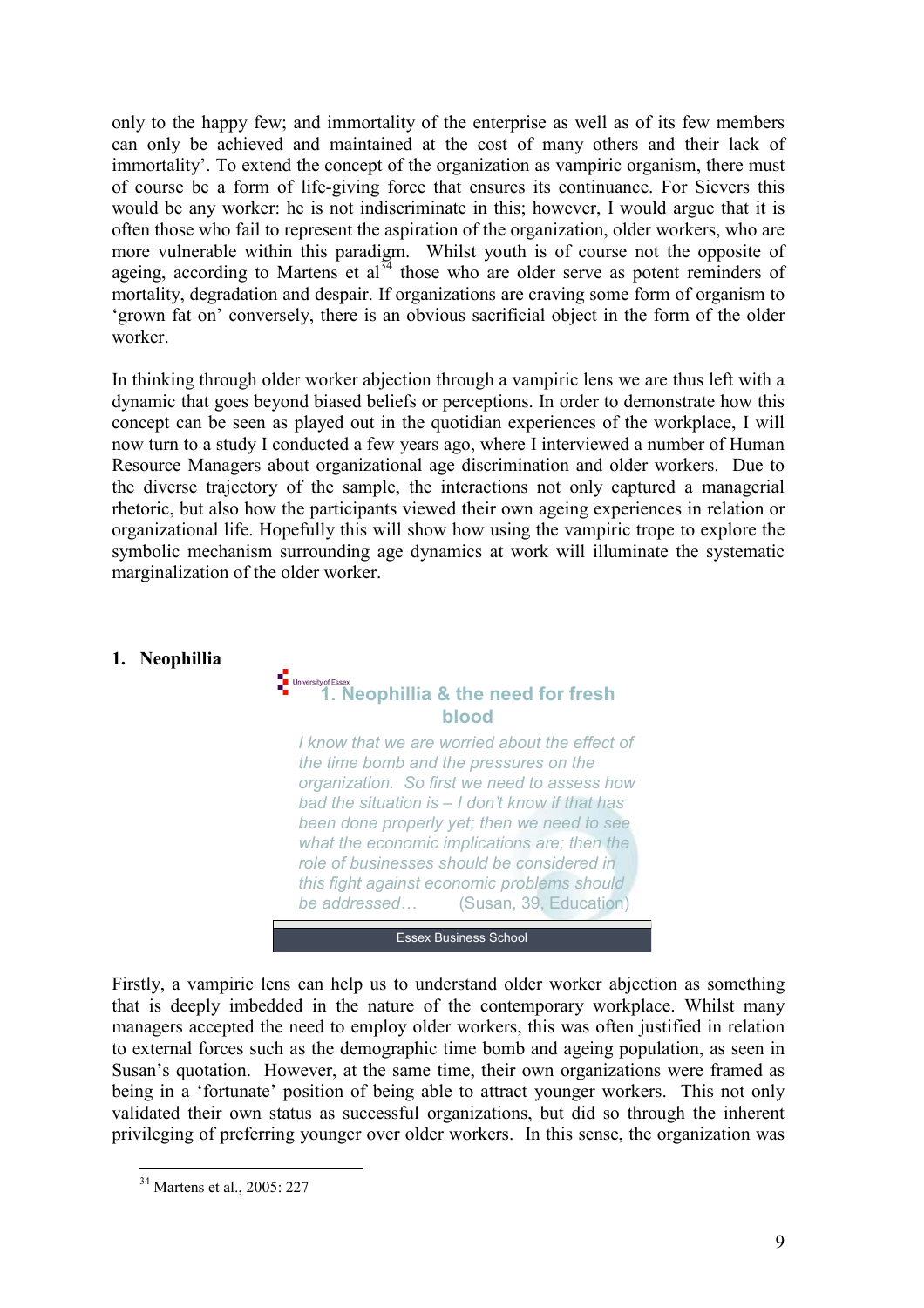framed as both reacting to something outside their control and discussing an issue that was not personally relevant to them. This presented a strong contrast when discussing recruitment as a means of organizational development. Upon being asked whether it important people work up until retirement age?, typical responses are shown on the screen.



However, this need for fresh blood was always conflated with the recruitment of younger workers. On one hand, life course justifications were used: according to one manager, younger workers would be 'fresh out of university and have their pulse on all the new techniques'. Elsewhere however, managers discussed the advantage of young recruits, as seen by Susan on the slide<sup>35</sup>. This echoes work by Lyon and Glover<sup>36</sup> who purport a bias within human resource management's due to a preference for 'green workers' who will espouse organizational wide culture. However, it also feeds into larger ideas relating to the 'power of youth'. Youth is powerful, able to do things, revolutionise or transform. For example, Skelton and Valentine write that 'the concept of culture has been important in emphasising the active agency of youth<sup>37</sup>, whilst McRobbie refers to a 'range of different, youthful subjectivities<sup>38</sup>, suggesting a link between the potential for agency and youth.

This was far more explicit in other managers' interviews where they were quite clear that their organizational strategy required them to look for younger workers elsewhere, particularly those managers within the service sector<sup>39</sup>. Not only do we see here a reactive stance taken to the ageing demographic, but an assumption that a 'fresh supply' of the young will always be available from somewhere. Interestingly, when asked about recruiting older workers the interviewee suggested that 'she hadn't really thought about it – but they wouldn't be interested in these kinds of jobs anyway'.

<sup>35</sup>

<sup>&</sup>lt;sup>36</sup> Lyon and Glover 1998

<sup>&</sup>lt;sup>37</sup> Skelton and Valentine, 1998 :18

<sup>38</sup> McRobbie, 1994:180

<sup>&</sup>lt;sup>39</sup>Alicia, 36, Hospitality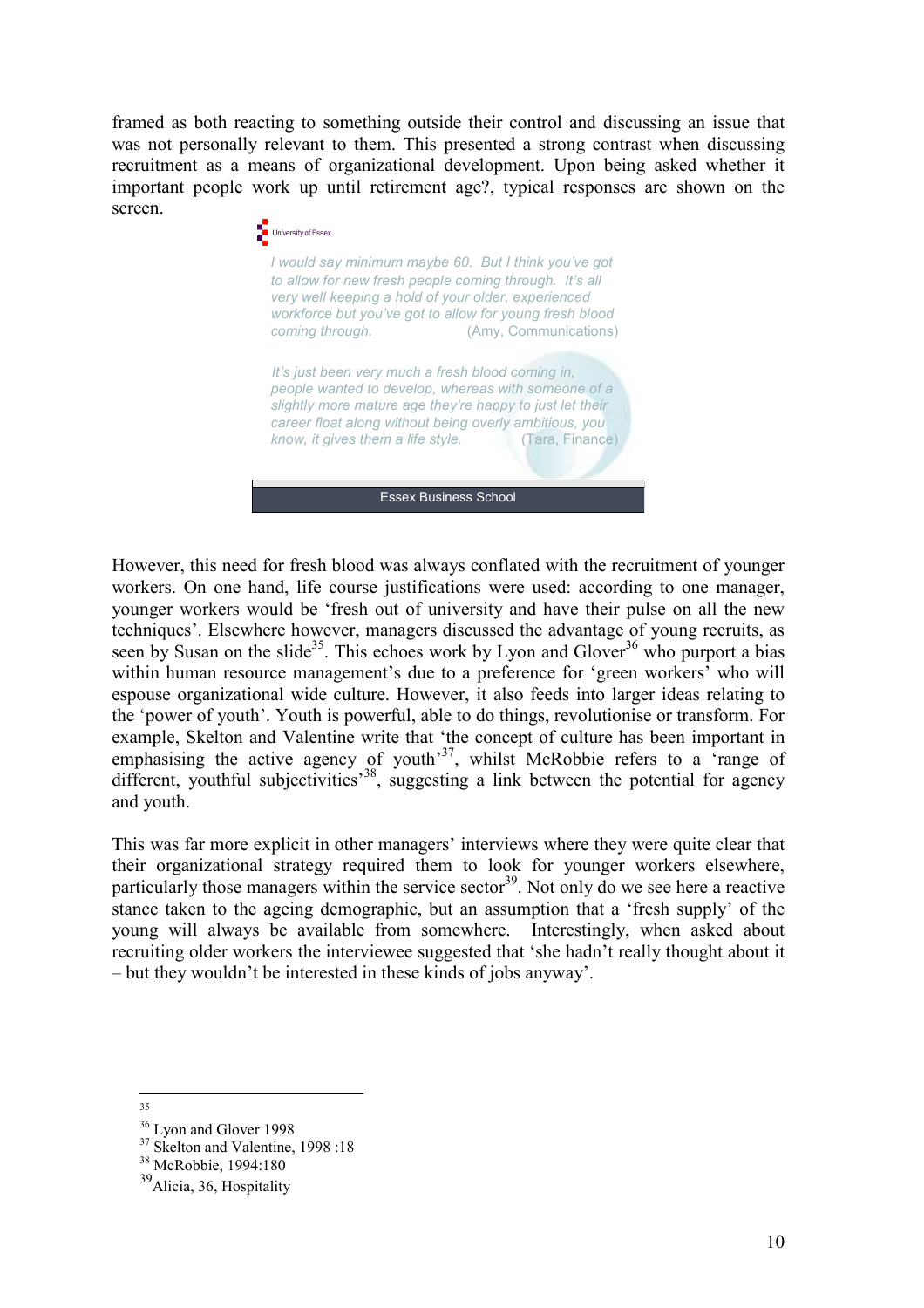

Essex Business School

Taking these positions serves to contribute to the supremacy of newness, which was at once conflated with the young. This of course will not surprise some commentators such as Steffen Boehm<sup>40</sup> who has stated that modernity encapsulates a denial of death and destruction and 'Instead, what is celebrated by modern reproduction technologies are positive notions of progress and newness that produce shocks that make the subject docile<sup>41</sup>. This results in a continual search 'for the new in order to reproduce the same<sup> $142$ </sup>. Rather than be seen to use 'the old' as a foundation on which to recreate or better the organization, studies of change have also shown how the old and new are dichotomised through structures of contrast, which attempt to sever any association between the two. Integral to this transformation is use of language as a symbolic form of creating social reality which is reproduced within organizational interaction. For example, using metaphors<sup>43</sup> has been shown as a means of directing the company 'away' from the old whilst change within the public sector has attempted to frame old models of organizational processes as inefficient<sup>44</sup>. This bias may partly be the reason for older workers being more likely to lose their jobs, either through redundancy or early retirement during organizational restructuring<sup>45</sup>.

# 2. The seduction of agelessness

 $\overline{a}$ <sup>40</sup> Boehm, 2005

<sup>41</sup> Boehm, 2005: 91

<sup>42</sup> Boehm, 2005: 91

<sup>43</sup> Palmer and Dunford, 1996; Cleary and Packard, 1992

<sup>44</sup> Doolin, 2003

<sup>45</sup> Campbell, 1999; Samorodov, 1999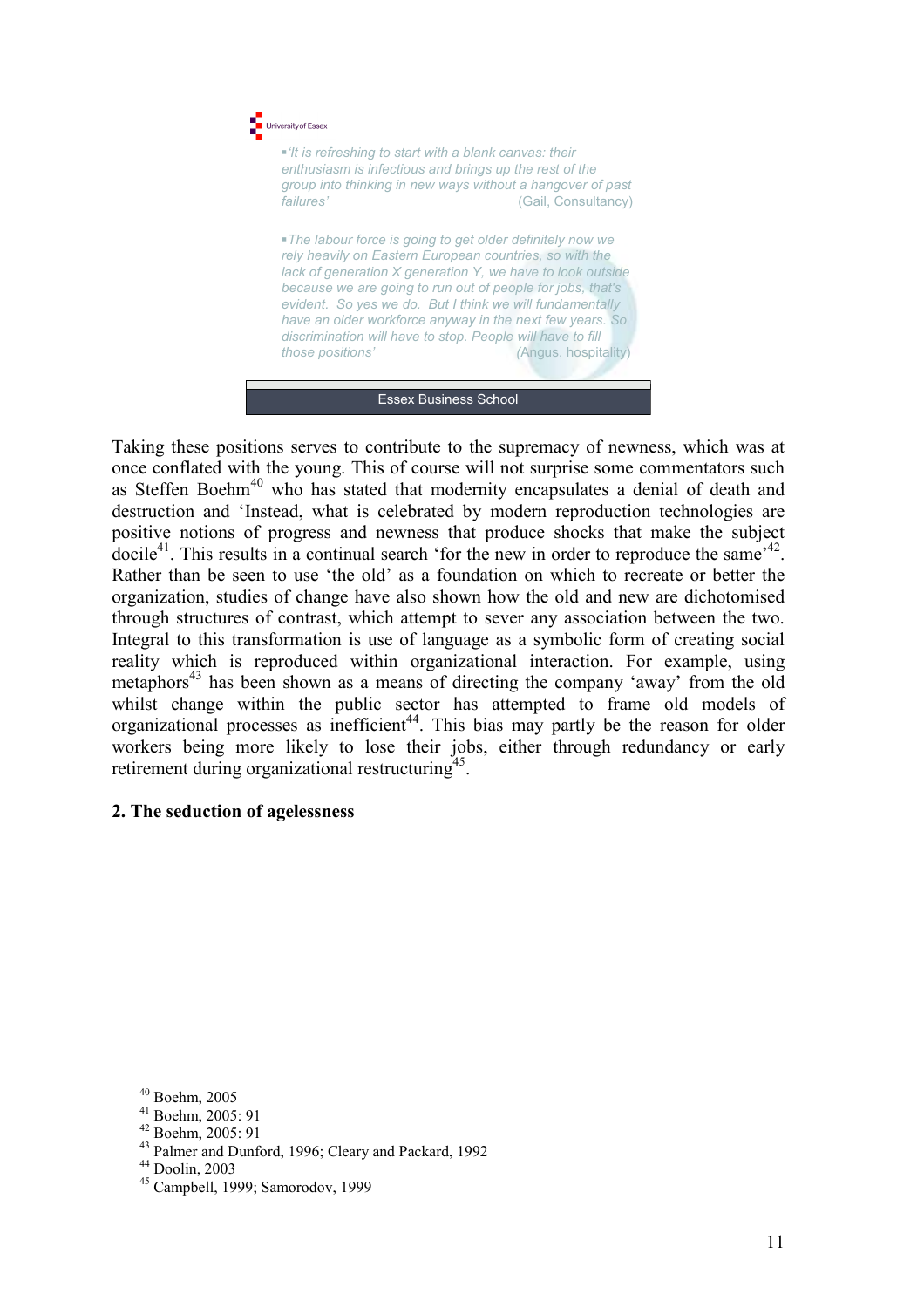

Turning to the experience of those who may be seen as subject to older worker constructions. Secondly, a vampiric lens helps us to interrogate the concept of 'agelessness' as key in older worker abjection. This has appeared in both policy arguments driven by a rather naive 'age neutral' agenda, similar to the gender blind concept. For many of the interviewees, when it came to reflecting on their own position, many aspired to embody some elusive position in relation to age categorisation as shown in the excerpts on the screen<sup>46</sup>. Whilst not being able to draw generalisations from a relatively small sample, there appeared to be a gender bias in this trend. In one sense this is unsurprising: Susan Sontag recognises that for women 'ageing means a humiliating process of gradual sexual disqualification<sup>47</sup>, whilst Loretto and Duncan discuss the double jeopardy of gender and age where working women are 'never the right age'. Indeed, growing older appeared to be a double edged sword for many of the women interviewed where the benefits they felt they gained as they became more established in their careers often coincided with new negate stereotypes.

> **Essex Business School** Now when I look back I got a couple of good promotional<br>Now when I look back I got a couple of good promotional opportunities around 40 and my career really looked at if it took off, then nothing after that... I was past baby-making but still some years left in me still some years left in me I still have to work hard at it, you know get my nails done, it's quite important to me, and make sure I use just enough corrector to hide the lines without, em, looking like Frankenstein (both laugh), but I've never had anyone comment on looking like an old crone… (Pam, Broadcasting) Sometimes you have to know everything , learn everything and do everything, then at other times we're encourage to forget.. The blue skies thinking sessions we have every so often are not really my cup of tea, as they expect the impossible (Miranda, Call Centre)

The sentiments of many of the participants echoes Molly Andrews<sup>48</sup> idea that agelessness is often simply the notion of denying ageing as a construct. However, this appeared to be a personal project for participants that was strongly connected to a

<sup>&</sup>lt;sup>46</sup> Alicia, 36, Hospitality

<sup>47</sup> Sontag 1978.

<sup>48</sup> Andrews, 1999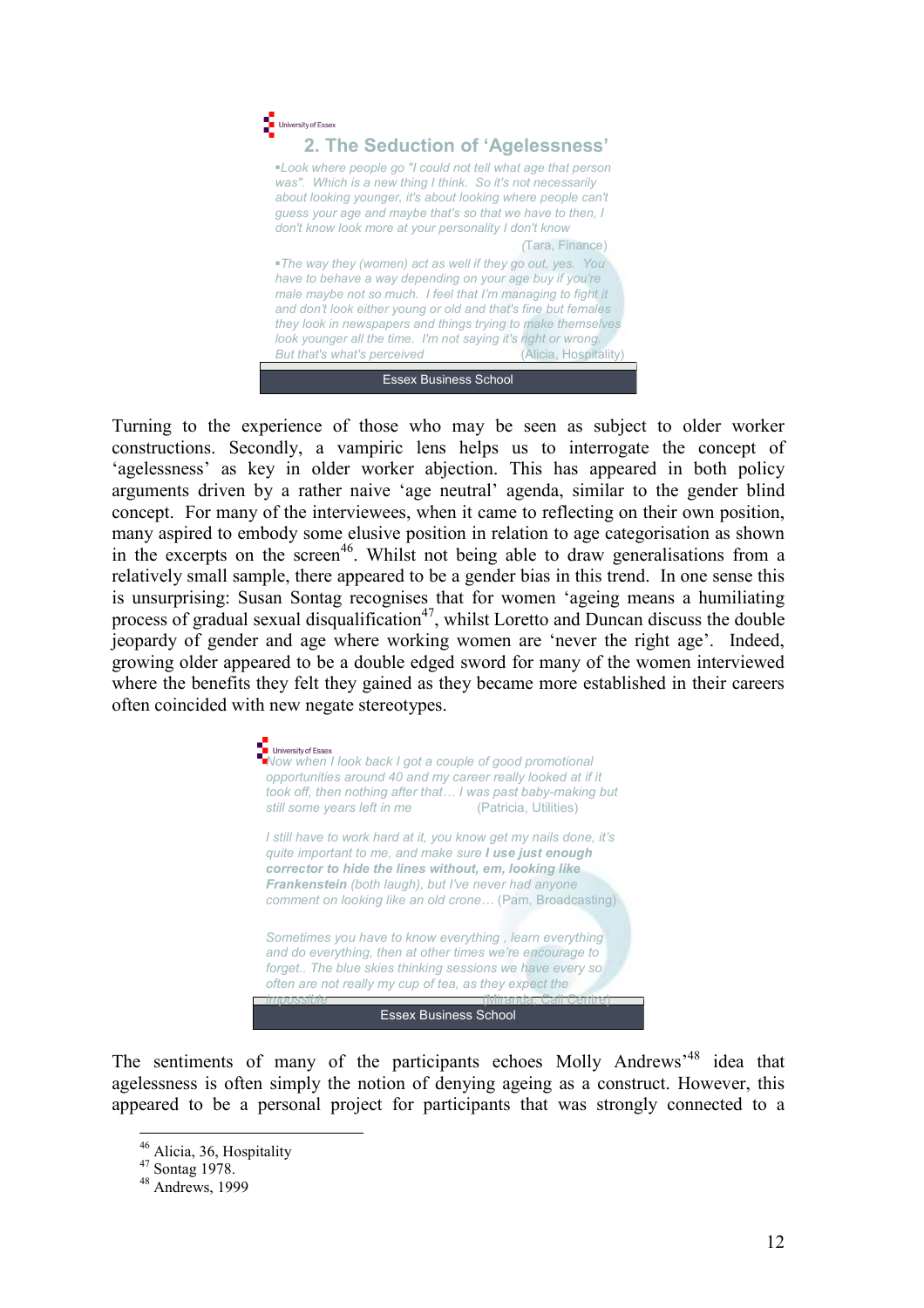normalisation of a career trajectory where 'making your mark' was synonymous with ensuring that you had enough years left to prove your worth. This quest for agelessness is not possible physiologically and rarely achievable culturally or socially. Yet the perversion of temporality related to the career trajectory affected the individual identity work undertaken by the individuals within organizations, where they had to make sure their potential was not betrayed through their own ageing effects<sup>49</sup>. Of course, if, the organization itself is defined through age paralysis via eternal rejuvenation, then it is of little surprise employees feel pressure to uphold this position. In one sense we could see this resistance to the ageing process as self preservation in terms of resisting experience and maturity in the face of organizational pressures. However, the time and stress that was invested into this process to ensure they were not put 'on the scrap heap', so to speak, seemed to require a huge amount of effort from women. This was even more significant when a successful outcome was never guaranteed and often had consequences for participants in trying to reconcile what was expected of them, both at work and in their appearance, as shown in these quotations. Just as  $Rank^{50}$  suggests that not acknowledging death results in a *vita reducta*<sup>51</sup>, the living dead, it may be that the tension between the pressure to deny physiological ageing and the socially constructed aspiration of agelessness suggests a chaotic and unguided breakdown of temporality for many of the participants, suggested by Miranda's quotation. After all, even Dracula, whilst ageless in his trajectory, finds the passing of time as affecting his behaviour, as seen in a quotation picked up from Godfrey et al 'There was a time when I fed from golden chalices… (but) in my old age I feed erratically<sup>52</sup>.

#### Feeling Old or being Old?



# **For University of Essex**<br> **3. Feeling old not being old**

I actually physically feel older but that's been quite a recent thing. I think in the last few years, you know, I've gone into a promoted post and I've gone through two house moves. I've gone through a part time MSc. I feel it's given me so little time for eating properly, relaxation, and actually fresh air and activity and therefore I feel like I'm lacking energy and I don't have the same ability to like buzz around the place. The funny thing is when I went to the doctor because I said I feel tired all the time, and not feeling very good, and she said well now you're over 30 you just won't have the same energy levels as you were when you were in your 20s - and I was like "what!" (laughter) you've got to be kidding me (Christine, Finance)

**Essex Business School** 

As we discussed previously, the seduction of agelessness does not necessarily mean that individuals can or are encouraged to be situated within a timeless world. In playing around the concept of a future that is defined and solidified, organizational processes such

<sup>&</sup>lt;sup>49</sup> The link between the temporal dimension vampiric tropes has previously been made by Godfrey et al.

 $50$  Rank 1930, quoted in Sievers, 1994: 105.

 $51$  For him, the result is that people become the living dead, not truly alive. The employee who lives by these discourse is 'one who has to erect all the barriers internally while avoiding the external real ones'

 $52$  Defoe's Shadow of the Vampire (2001): in Godfrey et al, 2004: 30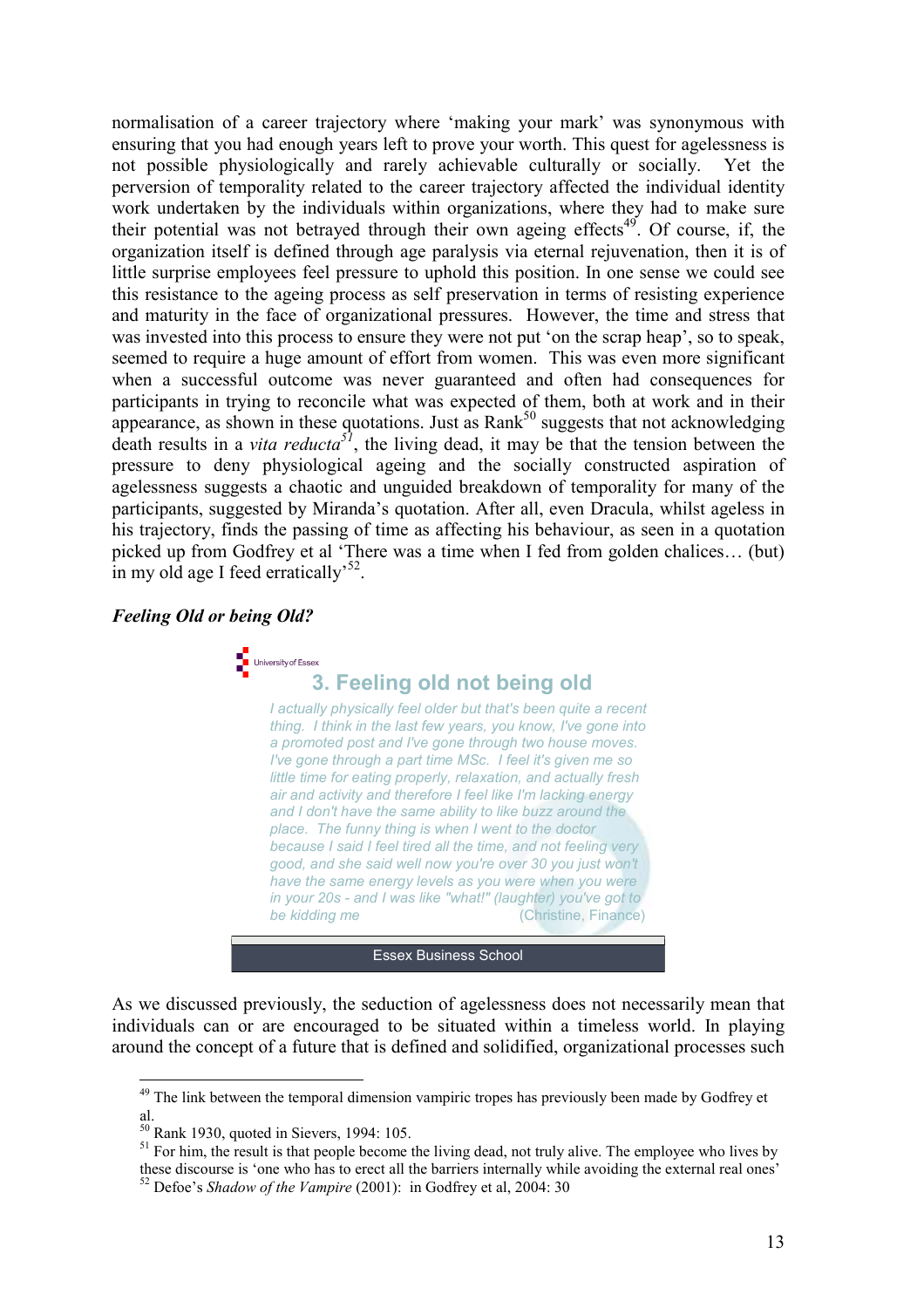as hierarchy and promotions, remain ambiguous through temporality. In basing organizational behaviour on 'how to be, and, perhaps even more significantly, what to become<sup>53</sup>, this provides an important means on ontological security in itself by assuring us that 'we have a future'<sup>54</sup>. Yet it also brings us to the third vampiric concept of succumbing to ageing not despite the organization but because of the organization. Through the narratives of participants there was a deep irony that investment in a career resulted in accelerated ageing, where individuals who were chronologically 26-35 discussed feeling old, as discussed by Christine, who was  $31$  at the time<sup>55</sup>. This often occurred in the shadows of pressures to present a youthful dynamic within their work group, as felt by Lydia who is in recruitment and states 'Sometimes I feel that I'm expected to be the new blood of the team and have all these amazing ideas, but there's times when I'm just too exhausted to do that you know, I've had to stay up late on a report or whatever<sup>56</sup>.



However, whilst there was acceptance of feeling old as a result of work, being old was consistently rejected or denied. This can be seen in participant's careful negotiation of age in their daily practices, such as Ingrid who was in her late 50's. In one sense, the need to distance oneself from being an older worker appeared to be condition of high modernity, failure being 'the great modern taboo'<sup>57</sup> as Sennet calls it, which is bound up with the notion of risk at a personal level. Just as individuals tried to 'age-proof' their bodies through diet, exercise and cosmetic adjustments, careers were also age-proofed through activities that preserved the body and stimulated the mind, in an attempt to create some form of chronological disjuncture, as shown in these excerpts However, later on he stated that I know that some of us are starting to get a little tired of the constant training for the systems, changes to regional structures, the yearly targets and the selfdevelopment away days  $-I$  never thought I'd say this but I can hear benidorm calling.

<sup>&</sup>lt;sup>53</sup> Kärreman and Alvesson, 2004: 169.

<sup>54</sup> Linstead and Brewis, 2007: 365

<sup>&</sup>lt;sup>55</sup> Christine, 31, finance

<sup>56</sup> Lydia, 23, Recruitment

<sup>&</sup>lt;sup>57</sup> Sennett, 1999: 118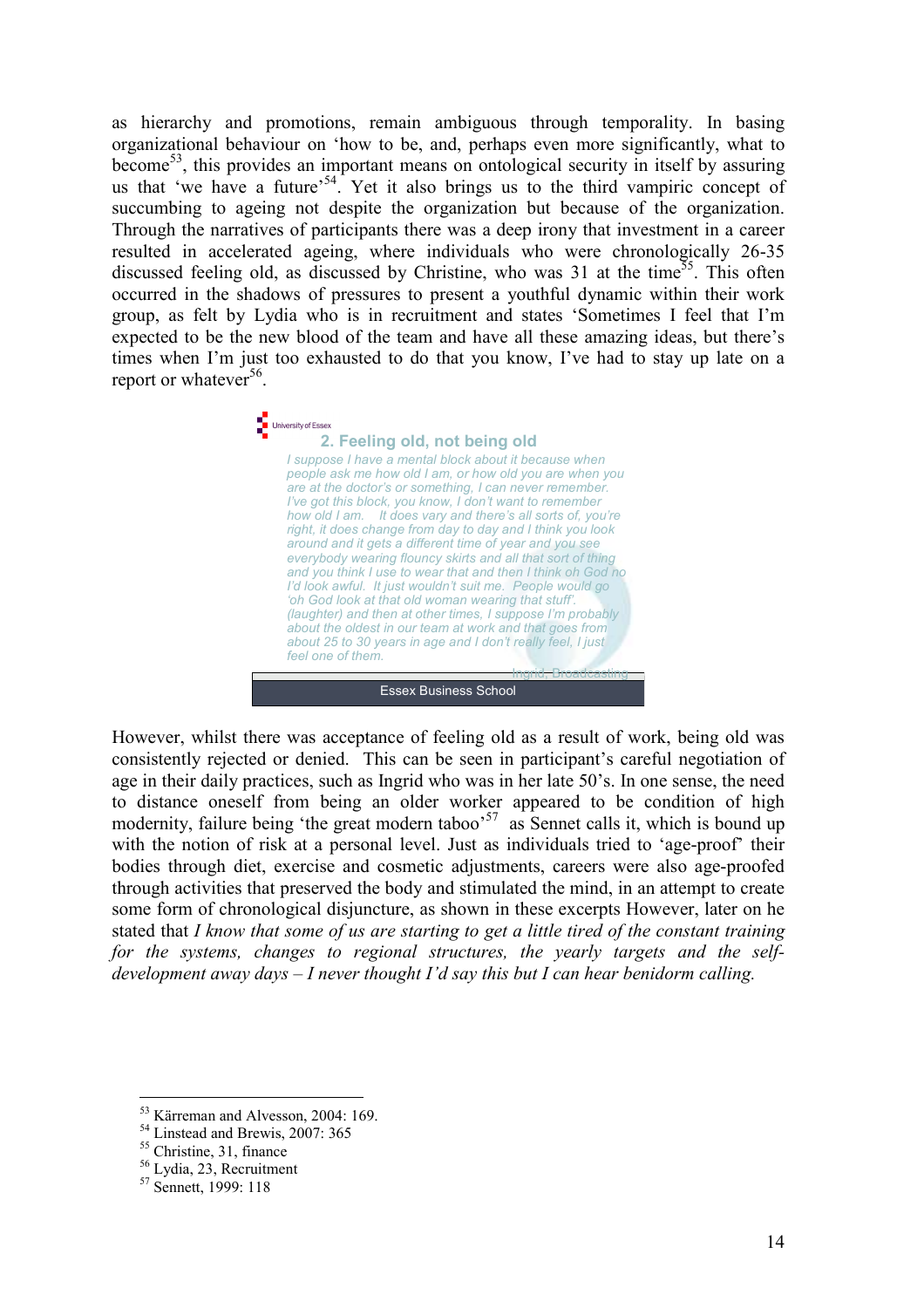

In one sense, keeping up with the 'young ones' was a key way of showing that individuals were not surrendering to the subject position of an older worker. However, the maintenance involved contributed to abjection of the self through the denial of our own ageing, particularly in relation to the embodied dimensions of the self. Kristeva writes that abjection relates to the 'immemorial violence with which a body becomes separated from another body in order to be<sup>58</sup>. Rather than focus on the relationship between mother and child, in the case of older worker abjection, we may see this separation as occurring not in terms of one actual body from another, but within ourselves, where the denial of the ageing body is in itself a revolt against the source of our own existence which is of course defined by the ageing process. This state of liminality of course reproduces the unfavourable position of the older worker as the inevitable outcome.

# Conclusion



 $\overline{a}$ <sup>58</sup> Kristeva, 1982